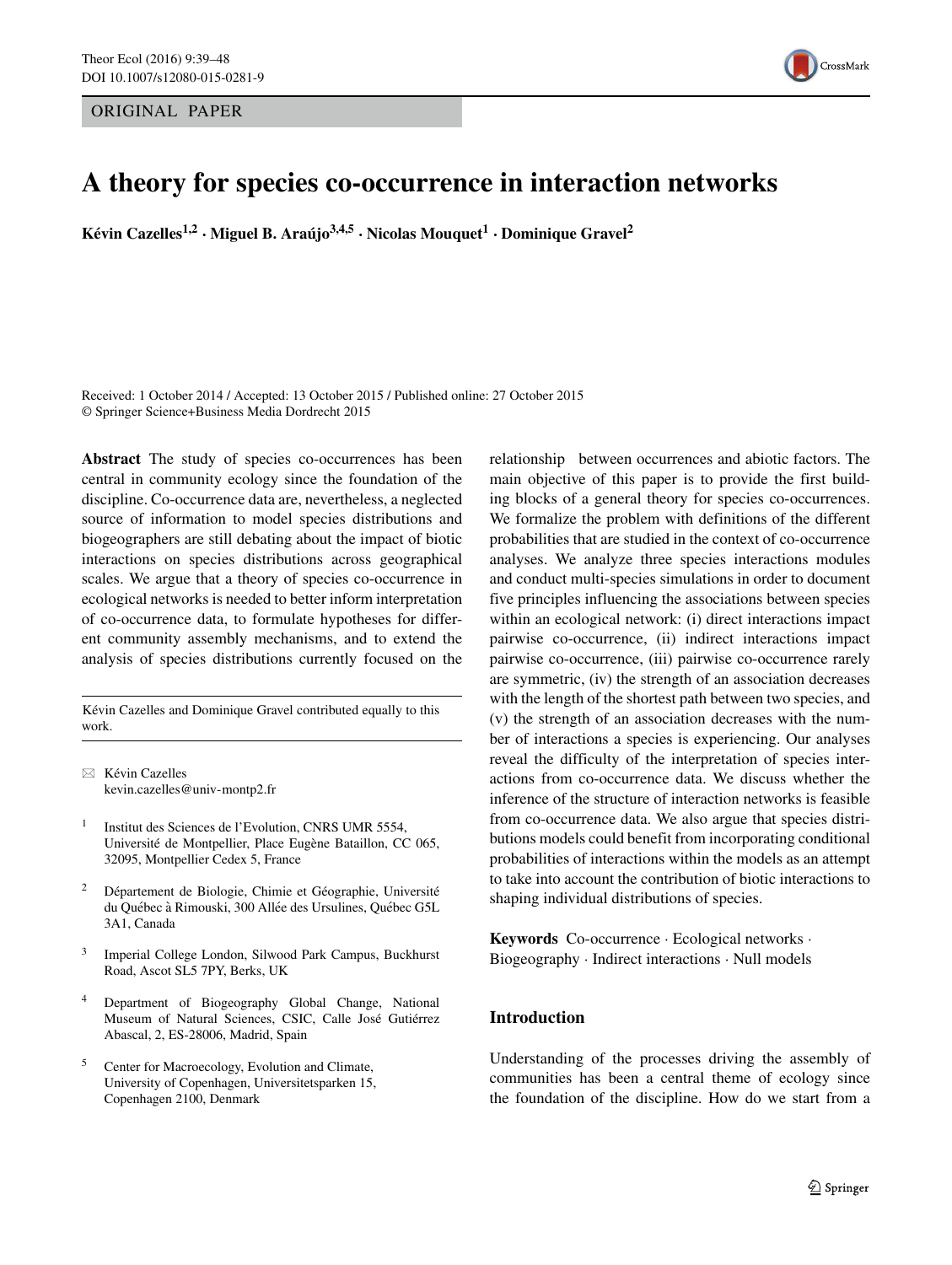regional species pool to assemble a structured community? Why are some species associated with each other? The work of Diamond [\(1975\)](#page-8-0) pioneered the analysis of species cooccurrence in geographical space and, together with the controversy triggered by Connor and Simberloff [\(1979\)](#page-8-1), it stimulated the development of a new field of research in numerical ecology (Stone and Roberts [1990;](#page-9-0) Gotelli and Graves [1996;](#page-8-2) Legendre and Legendre [2012\)](#page-9-1). The foundational work on species co-occurrences also led to the development of a rich array of methodological tools designed to test null hypotheses in ecology. Even if null models could be achieved numerically (e.g., Aráujo et al. [2011\)](#page-8-3), typically they are based on permutations of distribution data. Null models have been used to infer the role of biotic interactions between pairs of species on their individual distributions. Studying the different drivers of species co-occurrence is not only of theoretical interest for improving understanding of the mechanisms of community assembly. It is also instrumental in predictive ecology, because a considerable amount of information is contained in species distributions data.

Despite its historical importance for community ecology, co-occurrence data remain a neglected source of information in models of species distributions. Biogeographers are still debating the impact of biotic interactions on species distributions (Guisan and Thuiller [2005;](#page-8-4) Gotelli et al. [2010;](#page-8-5) Kissling et al. [2012;](#page-8-6) Pellissier et al. [2013\)](#page-9-2). The distribution of a species is thought to be first influenced by its physiological tolerance to environmental conditions, but also by interactions with other species (Hutchinson [1957;](#page-8-7) MacArthur [1972;](#page-9-3) Peterson [2011;](#page-9-4) Boulangeat et al. [2012\)](#page-8-8). The question of whether such interactions leave imprints in the distributions of individual species at biogeographical scales is still open to debate (e.g., Davis et al. [1998\)](#page-8-9), but recent empirical (Gotelli et al. [2010\)](#page-8-5), modeling (e.g., Aráujo and Luoto  $2007$ ), and theoretical (Aráujo et al.  $2011$ ; Jabot and Bascompte [2012\)](#page-8-11) evidence invites the interpretation that this might indeed be the case.

The overwhelming majority of species distributions modeling applications, nonetheless, neglect information contained in joint distributions. Even multivariate analysis of community data (e.g., redundancy analysis—Legendre and Legendre [2012\)](#page-9-1) do not use co-occurrence in geographical space to condition individual species response to environmental variation. There has been a recent rise of interest, however, in joint species distribution modeling (Clark et al. [2014;](#page-8-12) Harris [2015;](#page-8-13) Pollock et al. [2014\)](#page-9-5). These methods estimate the distribution of all species from a pool simultaneously and allow to condition the presence of a species on all other ones. However, estimated relationships are inferred from co-occurrence in environmental space rather than geographical space. That is, joint responses to the environment are inferred rather than biotic interac-tions themselves (Baselga and Aráujo [2009\)](#page-8-14). JSDMs are, nonetheless, a first step towards developing a next generation of models accounting for the impact of biotic interactions on the distributions of species. They are, however, purely empirically driven and carry no specific hypotheses about how interactions can affect distributions. An exception is the recent attempt to model the effects of predatorprey dynamics on distributions and abundances using a metacommunity framework coupled with phenomenological species distributions models (Fordham et al. [2013\)](#page-8-15). The problem with such approaches is that data to parameterize interactions mechanistically are generally lacking (Morales-Castilla et al. [2015\)](#page-9-6); therefore, they are hardly applied in most circumstances. It follows that we are faced with at least two major problems: (i) understanding of the ecological interactions underlying the distributions of species is limited, and (ii) knowledge of interactions is typically limited to net interactions, mixing both direct and indirect interactions. A theory of species co-occurrences in ecological networks is, therefore, needed to help interpret co-occurrence data, to formulate hypotheses for different community assembly mechanisms, and to extend the analysis of species distributions currently focused on the relationship between occurrences and abiotic factors.

The analysis of species co-occurrences starts with a matrix representing the presence and absence of each species over a set of sites. There are two aspects to the quantitative study of co-occurrence. The first is the choice of the metric used to quantify the strength of associations (relationships between species occurrences) between pairs of species. The simplest measure of species co-occurrence is the number of species combinations, as defined by Pielou and Pielou [\(1968\)](#page-9-7). A second index is the count of checkerboards Diamond [\(1975\)](#page-8-0): "In such a pattern, two or more ecologically similar species have mutually exclusive but interdigitating distributions in an archipelago, each island supporting only one species" (p. 32). Another popular index of co-occurrence is the C-score (Stone and Roberts [1990\)](#page-9-0). This index is similar to the count of checkerboards; it measures the average association or repulsion between pairs of species.

The second aspect of the analysis of species cooccurrence is the formulation of a null model. The controversy generated in Connor and Simberloff [\(1979\)](#page-8-1) was partly (and rightly) based on the absence of a valid null hypothesis in Diamond's analysis. Subsequent debates were mostly concerned with the formulation of the null hypothesis (e.g., Diamond and Gilpin [1982\)](#page-8-16). Thanks to the theoretical work of Gotelli and Graves [\(1996\)](#page-8-2), there is now a clear understanding of the different null models that can be constructed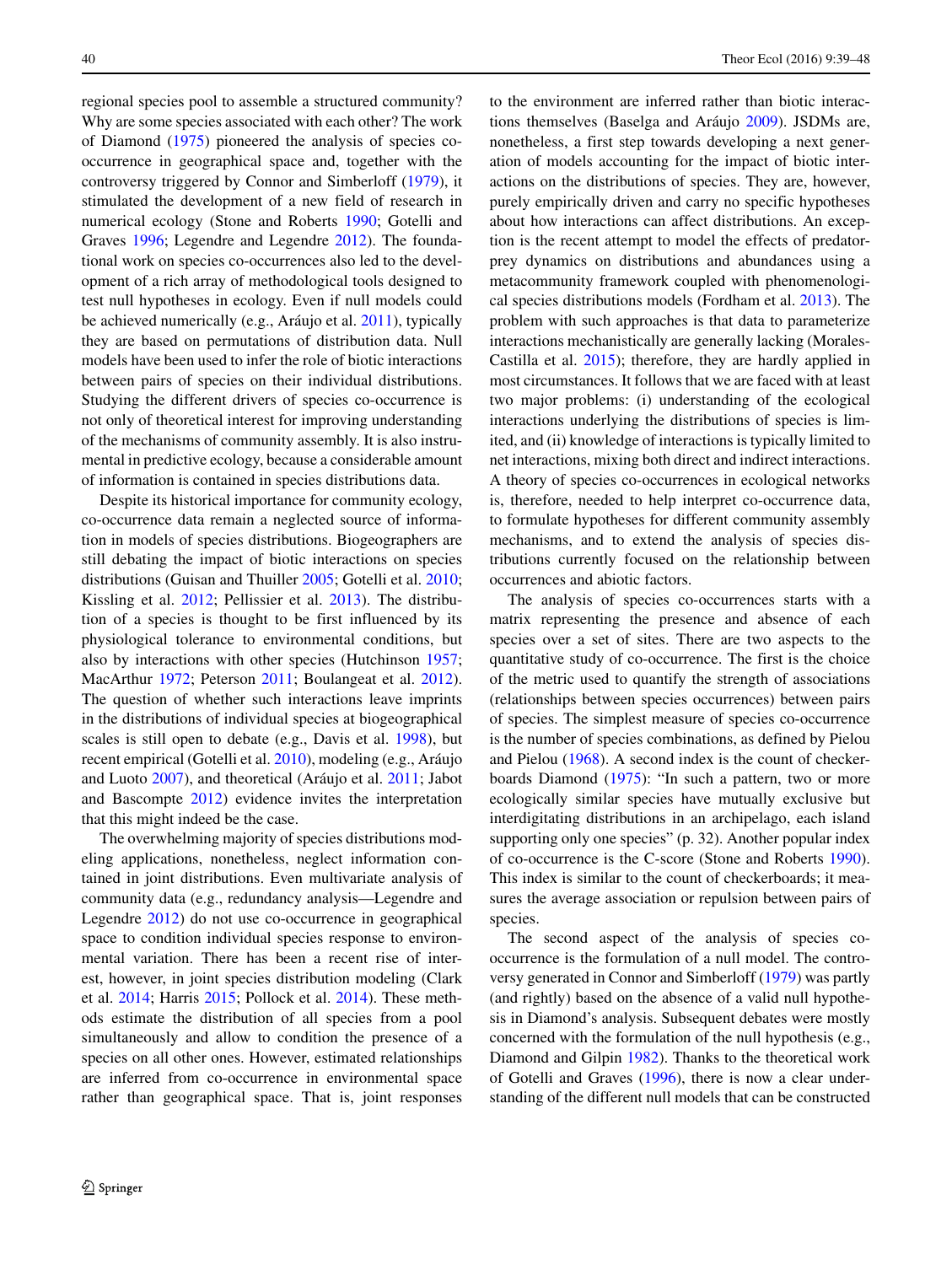from the community matrix. New indices are constantly proposed, such as in Boulangeat et al. [\(2012\)](#page-8-8) and Veech [\(2013\)](#page-9-8); see also Table 2 in Ulrich and Gotelli [\(2013\)](#page-9-9) for a description of 15 indices for co-occurrence analysis. A promising avenue is the one proposed by Aráujo et al.  $(2011)$  $(2011)$  for the study of the matrix of species co-occurrence with tools borrowed from network theory.

Surprisingly, there is currently no theory for cooccurrence in multi-species communities. The basic hypotheses are that pairwise negative interactions result in repulsion, while pairwise positive interactions result in attraction. Attraction and repulsion are assessed by a comparison of the number of co-occurrence events to the number expected under a totally independent distribution. Similar environmental requirements between species could also result in attraction, even in the absence of interactions, if the sampling is conducted across heterogeneous environmental conditions. This theory is limited to pairwise and symmetric interactions; there is nothing for antagonistic and indirect interactions. Food web ecologists were among the first to recognize the important effect of indirect interactions on abundance (Wootton [1994\)](#page-9-10). For instance, plant and carnivore abundances are expected to correlate across a productivity gradient (Hairston et al. [1960;](#page-8-17) Oksanen et al. [1981\)](#page-9-11) because of top-down control on the herbivore population. Similarly, the propagation of indirect interactions has been studied in more complex interaction networks (Yodzis [1988\)](#page-9-12). Indirect interactions could reverse the net interaction in a surprising way, such that predator-prey abundances could be positively related (Montoya et al. [2009\)](#page-9-13). Empirical analysis of co-occurrence for several taxa has shown that they are usually asymmetric (Aráujo et al.  $2011$ ), such that a species distribution tended to be nested within the distribution of other (e.g., predator-prey distributions; Holt and Barfield [2009;](#page-8-18) Gravel et al. [2011\)](#page-8-19). In such a case, even if the co-distribution signature is quite understood, available methods will likely fail at using this piece of information to improve forecasts.

The main objective of this paper is to provide the first building blocks of a general theory of species cooccurrences. We formalize the proposed theory with definitions of different quantities that are studied in the context of co-occurrence analyses. Herewith, we analyze three species interactions modules in order to document five principles influencing the association between pairs of species from an ecological network: (i) direct interactions impact pairwise co-occurrence; (ii) indirect interactions impact pairwise cooccurrence; (iii) pairwise co-occurrence does not have to be symmetric; (iv) the strength of an association decreases with the length of the shortest path between two species; and (v) strength of an association decreases with the number of interactions a species is experiencing. We base our mathematical argument on a general model of species distributions that is free of any assumption about how the ecological interactions operate. Finally, we extend our analysis with simulations of multi-species networks in order to analyze how these mechanisms scale up in species-rich communities.

## **Definitions**

We start with definitions to formalize the quantities that can be computed from species distribution data and be used in the context of co-occurrence analyses. Let  $X_i$  be the random variable representing the presence of species  $i$ .  $X_i = 1$  when species *i* is present,  $X_i = 0$  otherwise. Then  $X_{i,t>0}$  is the random process associated, giving the value that  $X_{i,t}$  takes at any time *t*. Let  $p_{i,t}$  standing for the probability  $\mathbb{P}(X_{i,t} =$ 1*)*. Also, to illustrate the definitions, we derive the quantities for a simple presence/absence dataset (see Table [1\)](#page-3-0).

The **marginal occurrence probability**  $\mathbb{P}(X_{i,\infty} = 1) =$  $p_i^*$  represents the occurrence probability of species *i* when the system is at equilibrium, in the sense of the classical theory of island Biogeography MacArthur and Wilson [\(1967\)](#page-9-14). As we assume so for all species, we drop the  $*$  and the  $\infty$ for the sake of clarity. The marginal occurrence probability is the sum of the occurrence of the species across all possible set of species in the data. In other words, it corresponds to the sum of the column of the site  $\times$  species table, divided by the total number of sites *N*. Marginal occurrence proba-bilities for species in Table [1](#page-3-0) are  $p_1 = 0.6$ ,  $p_2 = 0.6$ , and  $p_3 = 0.4$ .

The **observed co-occurrence** between species *i* and *j* is the joint probability  $p_{i,j} = \mathbb{P}(X_i = 1 \cap X_j = 1)$ . It represents the number of sites where the two species are found together, across all possible set of species in the data (in other words, it is a marginal probability with respect to other species), divided by *N*. In our dataset, for instance, we have  $p_{1,2} = 0.3$  and  $p_{1,3} = 0.2$ .

The **conditional co-occurrence** between species *i* and *j* is  $p_{i|j} = \mathbb{P}(X_i = 1 | X_j = 1)$ . It represents the probability of observing species *i*, knowing that species *j* is already present. This quantity is close to the measure of association between two species because it is independent of the marginal occurrence probability of both species. The problem is that, as soon as there are other species present, the conditional co-occurrence as expressed here is marginalized over the set of all other species from the community *K*. For instance, for three species, we have  $p_{1|2} = \mathbb{P}(X_1 =$  $1|X_2 = 1, X_3 = 1) + \mathbb{P}(X_1 = 1|X_2 = 1, X_3 = 0).$ It, therefore, includes both the effect of *direct* and*indirect*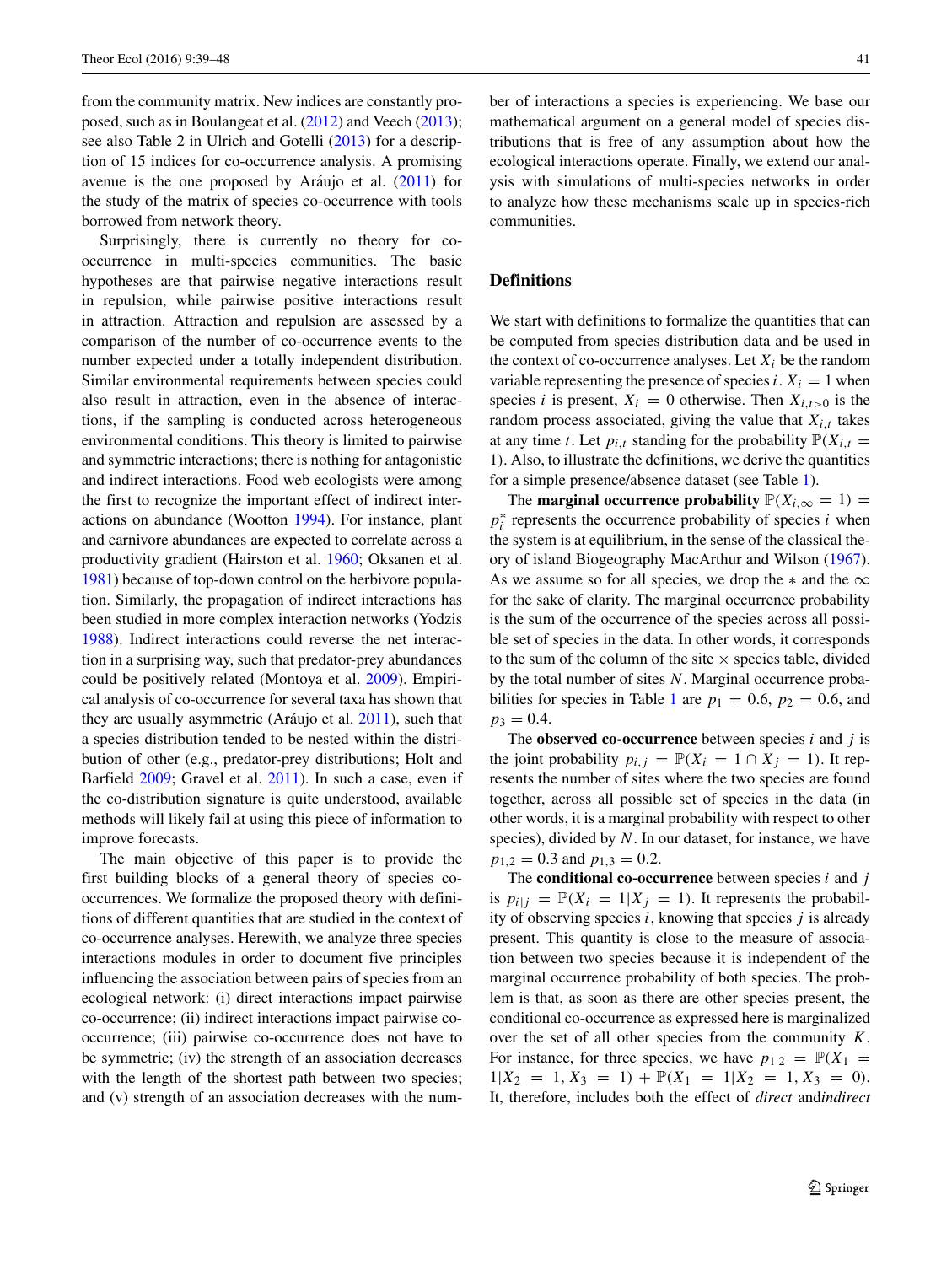<span id="page-3-0"></span>**Table 1** Presence/absence dataset for three species and 10 sites

| <b>Sites</b> | Species 1 | Species 2 | Species3 |
|--------------|-----------|-----------|----------|
| 1            |           |           |          |
| 2            |           |           |          |
| 3            |           |           |          |
| 4            |           |           |          |
| 5            | 0         | 0         |          |
| 6            |           |           |          |
| 7            | ∩         |           |          |
| 8            |           |           |          |
| 9            |           | 0         |          |
| 10           |           |           |          |

associations between species, e.g., the direct association of species 1 with species 2 or the indirect association of species 3 with 1 via its effect on 2. Consequently, the measure of pairwise association should be  $p_{i|j,\overline{K}} = \mathbb{P}(X_i = 1 | X_j =$ 1,  $X_K = 0$ , where the horizontal bar over K denotes absence of all other species. We name this the **fundamental conditional co-occurrence**. For instance, in Table [1,](#page-3-0) we get  $p_{1|2} = \frac{p_{1,2}}{p_2} = 0.5$  and  $p_{1|2,3} = \frac{p_{1,2,3}}{p_{2,3}} = \frac{0.2}{0.3} = 0.67$ .

Following the same logic, we define the **fundamental occurrence** as  $p_{i|\overline{K}} = \mathbb{P}(X_i = 1 | X_K = 0)$ . The fundamental occurrence is conceptually equivalent to the fundamental niche of Hutchinson [\(1957\)](#page-8-7) and represents the probability of observing a species in the absence of biotic interactions, i.e., when all other species are absent. By analogy, the marginal occurrence should be interpreted as the realized distribution. For species 1 in Table [1,](#page-3-0) we calculate  $p_{1|\overline{23}} =$  $p_{\overline{2},\overline{3}}^{2} = \frac{0.2}{0.3} = 0.67$ . Finally, we define the **independent co-occurrence** as  $p_{i,j;IND} = \mathbb{P}(X_i = 1)\mathbb{P}(X_j = 1)$ . It represents the co-occurrence between any pairs of species expected in the absence of any association between them. In ecological terms, it would represent the co-occurrence when ecological interactions and habitat filtering do not impact species distribution. It also represents the null model to which observed co-occurrence is usually compared. Note that the independent co-occurrence is different from the one expected under a neutral model (Hubbell [2001\)](#page-8-20). Firstly because strong competitive interactions in the neutral model forces repulsion and, secondly, because dispersal limitation also causes spatial aggregation and thus a non-random distribution of co-occurrence (Bell [2005\)](#page-8-21). In our example, we obtain, for instance,  $p_{1,2;IND} = 0.36$  and  $p_{2,3;IND} = 0.24$ .

## **Direct association between two species**

We start with the analysis of a two species situation, labeled species 1 and species 2, in order to understand direct associations between species pairs. A third species, 3, will be introduced in the next section to study indirect associations. The model we develop is general, as we do not specify the type of ecological interactions involved. It therefore accounts for all possible mechanisms from which an association between a pair of species could arise, such as trophic interactions involving energy fluxes, nonconsumptive interactions, parasitism, direct interference, territoriality, space pre-emption, niche construction, etc. The impact of predator-prey interactions in a metapopulation setting with colonization and extinction dynamics will be considered for the multi-species simulations.

As we are willing to understand the role played by interactions in co-occurrence, we start by defining marginal co-occurrence probabilities of our two species by a decomposition into conditional co-occurrences. By the formula of total probability and Bayes's theorem, we have:

<span id="page-3-1"></span>
$$
p_1 = \mathbb{P}(X_1 = 1 \cap X_2 = 1) + \mathbb{P}(X_1 = 1 \cap X_2 = 0)
$$
  
=  $\mathbb{P}(X_1 = 1 | X_2 = 1) \mathbb{P}(X_2 = 1)$   
+  $\mathbb{P}(X_1 = 1 | X_2 = 0) \mathbb{P}(X_2 = 0)$  (1)

We do the same for species 2. Using the notation described above, Eq. [1](#page-3-1) could be rewritten as:

$$
\begin{cases}\np_1 = p_{1|2}p_2 + p_{1|\overline{2}}(1 - p_2) \\
p_2 = p_{2|1}p_1 + p_{2|\overline{1}}(1 - p_1)\n\end{cases} \tag{2}
$$

<span id="page-3-2"></span>where the vertical bar denotes the absence of a species. By solving the latter system, we get:

$$
\begin{cases}\np_1 = \frac{p_{1|\overline{2}} + p_{2|\overline{1}}(p_{1|2} - p_{1|\overline{2}})}{1 - (p_{2|1} - p_{2|\overline{1}})(p_{1|2} - p_{1|\overline{2}})} \\
p_2 = \frac{p_{2|\overline{1}} + p_{1|\overline{2}}(p_{2|1} - p_{2|\overline{1}})}{1 - (p_{2|1} - p_{2|\overline{1}})(p_{1|2} - p_{1|\overline{2}})}\n\end{cases} \tag{3}
$$

When species are independent, we have  $p_{1|\overline{2}} = p_{1|2} =$ *p*<sub>[1](#page-3-1)</sub> and  $p_{2|\bar{1}} = p_{2|1} = p_2$ , then we logically find Eq. 1 again. Then, we can deduce the following interpretation of the impact of **direct interactions** on co-occurrence:

- i. If species 1 cannot persist in absence of 2 (e.g., a parasite requiring its host), then  $p_{1|\overline{2}} \rightarrow 0$ , therefore  $p_1 \to p_{1|2} p_2$
- ii. If species 1 depends strongly on 2 thereby perfectly tracking its distribution 2, the  $p_{1|\overline{2}} \rightarrow 0$  and  $p_{1|2} \rightarrow 1$ , and therefore  $p_1 \rightarrow p_2$
- iii. If species 2 excludes 1, then  $p_{1|2} \rightarrow 0$  and  $p_{1|\overline{2}} \rightarrow$ *p*<sub>1</sub> together with  $p_{2|1} \rightarrow 0$  and  $p_{2|\overline{1}} \rightarrow p_2$ . Hence, for strong exclusion, we get  $p_1 = \frac{p_1 - p_2 p_1}{1 - p_2 p_1}$  and  $p_2 =$  $\frac{p_2-p_2p_1}{1-p_2p_1}$ . Therefore, if  $p_2 \to 1$ , then  $p_1 \to 0$ .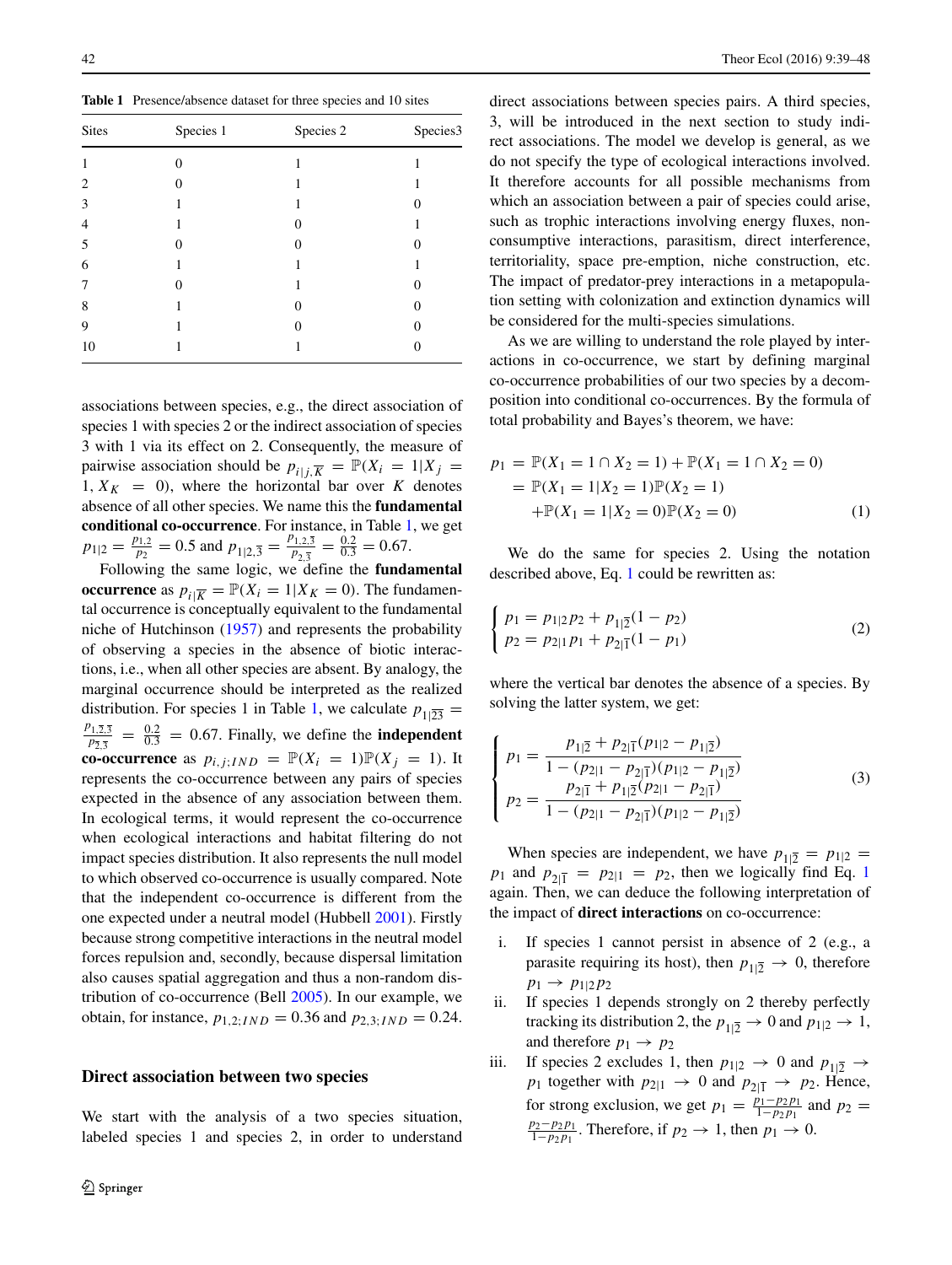#### **Co-occurrence in three-species modules**

Now, we consider the co-occurrence between three species. We start with a general derivation of co-occurrence and then interpret the results for particular modules in order to reveal fundamental principles underling co-occurrence in ecological networks. Our solution provides insights to decipher the solution of species-rich networks since the three-node connected subgraphs are fundamental building blocks of larger networks (Milo et al. [2002;](#page-9-15) Stouffer et al. [2007;](#page-9-16) Stouffer and Bascompte [2010\)](#page-9-17). We use the same approach as in Eq. [1](#page-3-1) and get the subsequent equation:

$$
p_1 = \mathbb{P}(X_1 = 1 \cap X_2 = 1 \cap X_3 = 1) + \mathbb{P}(X_1 = 1 \cap X_2 = 0 \cap X_3 = 1) + \mathbb{P}(X_1 = 1 \cap X_2 = 1 \cap X_3 = 0) + \mathbb{P}(X_1 = 1 \cap X_2 = 0 \cap X_3 = 0)
$$
 (4)

As  $\{X_3 = 1, X_3 = 0\}$  forms a partition, irrespective of the value for  $X_2$ , we get:

$$
p_1 = \mathbb{P}(X_1 = 1 | X_3 = 1) p_3 + \mathbb{P}(X_1 = 1 | X_3 = 0)(1 - p_3)
$$
\n(5)

This equation is analogous to the two-species interactions equation but enables the study of networks involving three species interactions, with species 2 being hidden by marginalization. We split the three species problem in two distinct two-interactions species problems. Firstly, we solve the equation for sites without species 3 and get:

<span id="page-4-2"></span>
$$
p_{1|\overline{3}} = \mathbb{P}(X_1 = 1 | X_3 = 0)
$$
  
= 
$$
\frac{p_{1|\overline{23}} + p_{2|\overline{13}}(p_{1|2\overline{3}} - p_{1|\overline{23}})}{1 - (p_{2|1\overline{3}} - p_{2|\overline{13}})(p_{1|2\overline{3}} - p_{1|\overline{23}})}
$$
 (6)

which is similar to Eq. [3](#page-3-2) but with an explicit absence of species 3. We do similarly for the conditional occurrence of 1 on species 3 present:

<span id="page-4-0"></span>
$$
p_{1|3} = \mathbb{P}(X_1 = 1 | X_3 = 1)
$$
  
= 
$$
\frac{p_{1|\overline{2}3} + p_{2|\overline{1}3}(p_{1|23} - p_{1|\overline{2}3})}{1 - (p_{2|13} - p_{2|\overline{1}3})(p_{1|23} - p_{1|\overline{2}3})}
$$
 (7)

Doing so, we get the following set of equations describing the marginal occurrence probabilities for the three species:

$$
\begin{cases}\np_1 = p_{1|3}p_3 + p_{1|\overline{3}}(1 - p_3) \\
p_2 = p_{2|3}p_3 + p_{2|\overline{3}}(1 - p_3) \\
p_3 = p_{3|2}p_2 + p_{3|\overline{2}}(1 - p_2)\n\end{cases} \tag{8}
$$

Note that we could have chosen a different set of equations depending on the way we split the problem, for instance, we could have started by considering the occurrence of species 1 given the occurrence of species 2 instead <span id="page-4-1"></span>of species 3. Now, we solve the above linear system of three equations with three unknowns and find that:

$$
\begin{cases}\np_1 = \frac{p_{1|\overline{3}} + p_{3|\overline{2}}(p_{1|3} - p_{1|\overline{3}}) + (p_{3|2} - p_{3|\overline{2}})(p_{1|3}p_{2|\overline{3}} - p_{1|\overline{3}}p_{2|3})}{1 - (p_{2|3} - p_{2|\overline{3}})(p_{3|2} - p_{3|\overline{2}})} \\
p_2 = \frac{p_{2|\overline{3}} + p_{3|\overline{2}}(p_{2|3} - p_{3|\overline{2}})}{1 - (p_{2|3} - p_{2|\overline{3}})(p_{3|2} - p_{3|\overline{2}})} \\
p_3 = \frac{p_{3|\overline{2}} + p_{2|\overline{3}}(p_{3|2} - p_{3|\overline{2}})}{1 - (p_{2|3} - p_{2|\overline{3}})(p_{3|2} - p_{3|\overline{2}})}\n\end{cases}
$$
\n(9)

Conditional probabilities of the right-hand sides can all be derived as we did for  $p_{1|3}$  in Eq. [7.](#page-4-0)

### **Community modules**

We now interpret these equations with examples of wellstudied food web modules in community ecology: (1) linear food chain, (2) exploitative competition, and (3) apparent competition. To do so, we consider matrices of direct associations representing the conditional co-occurrence probabilities among all pairs of species (see Table [2\)](#page-5-0).

We are interested by the *observed co-occurrence* because this is the quantity that is easily measurable from species distributions data, thus being the one that is typically studied. We consider that the marginal occurrence is also a known quantity and, therefore, we examine the effect of particular conditional co-occurrence arrangements on observed co-occurrences. We will not provide derivations for each module, but focus on particular pairs to illustrate two of the five principles.

**Indirect interactions** The comparison between the observed co-occurrence and the conditional co-occurrence reveals the role of indirect interactions on species associations. Based on Eqs. [9](#page-4-1) and [6,](#page-4-2) we get the association between species *i* and *k*:

$$
p_{i,k} = p_i - p_{i,\overline{k}}(1 - p_k)
$$
  
\n
$$
p_{i,k} = p_i - \frac{p_{i|\overline{j}\overline{k}} + p_{j|\overline{i}\overline{k}}(p_{i|j\overline{k}} - p_{i|\overline{j}\overline{k}})}{1 - (p_{j|i\overline{k}} - p_{j|\overline{i}\overline{k}})(p_{i|j\overline{k}} - p_{i|\overline{j}\overline{k}})}(1 - p_k)
$$
\n(10)

Therefore, the observed co-occurrence between species i and k depends on their respective interaction with species j  $(p_{i\mid\overline{i\overline{k}}}, p_{j\mid\overline{i\overline{k}}}$  and  $p_{i\mid\overline{i\overline{k}}}\right)$ . The conditional co-occurrence between two species could be null, but their observed cooccurrence be non-independent because of a shared interaction. This principle is best illustrated by the co-occurrence between a carnivore and a plant (species 3 and 1, respectively) in a linear food chain. In this situation, according to Table [2,](#page-5-0) we find that the observed co-occurrence between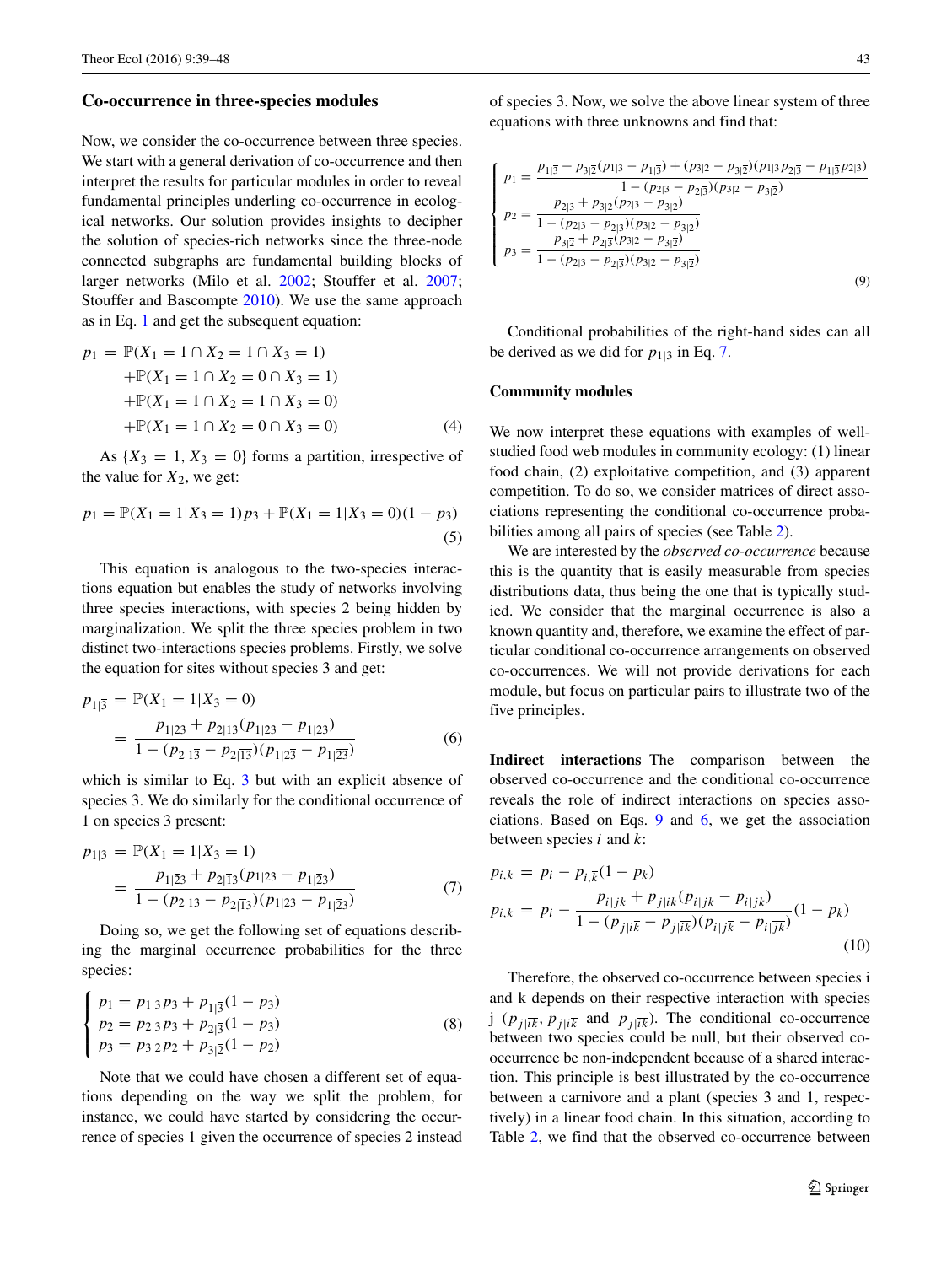<span id="page-5-0"></span>**Table 2** Direct associations between pairs of species for different modules

| General case                                                                                                                                                                                                                                          | Linear chain                                                                                                                                                                                                                      |
|-------------------------------------------------------------------------------------------------------------------------------------------------------------------------------------------------------------------------------------------------------|-----------------------------------------------------------------------------------------------------------------------------------------------------------------------------------------------------------------------------------|
| $\left( \begin{array}{ccc} p_{1 \overline{23}} & p_{1 2\overline{3}} & p_{1 \overline{23}} \\ p_{2 1\overline{3}} & p_{2 \overline{13}} & p_{2 \overline{13}} \\ p_{3 1\overline{2}} & p_{3 \overline{12}} & p_{3 \overline{12}} \end{array} \right)$ | $\left( \begin{array}{ccc} p_{1 \overline{23}} & p_{1 2\overline{3}} & p_{1 \overline{23}} \\ p_{2 1\overline{3}} & 0 & 0 \\ 0 & 0 & 0 \end{array} \right)$                                                                       |
| Exploitative competition                                                                                                                                                                                                                              | Apparent competition                                                                                                                                                                                                              |
| $\left( \begin{array}{ccc} p_{1 \overline{23}} & p_{1 2\overline{3}} & p_{1 \overline{23}} \\ p_{2 1\overline{3}} & 0 & 0 \\ p_{3 1\overline{2}} & 0 & 0 \end{array} \right)$                                                                         | $\left(\begin{array}{ccc} p_{1 \overline{23}} & p_{1 \overline{23}} & p_{1 \overline{23}} \\ p_{2 \overline{13}} & p_{2 \overline{13}} & p_{2 \overline{13}} \\ p_{3 1\overline{2}} & p_{3 \overline{12}} & 0 \end{array}\right)$ |

Entries indicate the fundamental conditional probabilities of occurence of species *i* given the presence of species *j* and the absence of species *k*. *Linear chain*: 1 is the resource, 3 the top predator ; *Exploitative competition*: 2 and 3 are the consumers; *Apparent competition*: 1 and 2 are the resources. When  $p_{i|j\bar{k}} = 0$ , it means that species *i* cannot be found without *k*. When  $p_{i|j\overline{k}}=p_{i|\overline{j}\overline{k}}$  then species *j* does not impact species *i* survival. For apparent competition, if species 1 and 2 are interchangeable for species 3 then :  $p_{3|1\bar{2}} = p_{3|\bar{1}2}$ 

the plant and the carnivore is:

$$
p_{1,3} = p_1 - \frac{p_{1|\overline{23}}}{1 - p_{2|1\overline{3}}(p_{1|2\overline{3}} - p_{1|\overline{23}})}(1 - p_3)
$$
 (11)

It is clear from this equation that there is a significant association between the carnivore and the plant, despite the conditional co-occurrence of the two species being totally independent. The indirect association gets stronger with the strength of both conditional co-occurrence. Similar observations could be made by studying the observed co-occurrence between consumers (species 2 and 3) in the exploitative competition module:

<span id="page-5-1"></span>
$$
p_{2,3} = p_2 - \frac{p_{1|\overline{23}}p_{2|1\overline{3}}}{1 - (p_{1|\overline{23}} - p_{1|\overline{23}})p_{2|1\overline{3}}}(1 - p_3)
$$
(12)

And between resources in the apparent competition module (species 1 and 2):

$$
p_{1,2} = p_1 - \frac{p_{1|\overline{23}}}{1 - p_{3|1\overline{2}}(p_{1|\overline{23}} - p_{1|\overline{23}})}(1 - p_2)
$$
 (13)

**Associations do not have to be symmetrical** Many studies of co-occurrence assume pairwise associations to be symmetrical (but see Aráujo et al. [2011;](#page-8-3) Boulangeat et al. [2012\)](#page-8-8). The reason is simple, usually the observed cooccurrence is compared to the independent co-occurrence. These two metrics of association are perfectly symmetrical. This information is providing us an inappropriate interpretation of the effect of interactions on species distribution. If we consider for instance the association between the two consumers (species 2 and 3) competing for a single resource (species 1), we have the observed co- occurrence at Eq. [12,](#page-5-1) which is symmetrical by definition. The proportion of the area occupied by species 2 where species 3 is also present is not, however, equivalent to the proportion of the areas occupied by species 3. Rephrasing the problem,we find that using Eqs. [7](#page-4-0) and [12,](#page-5-1)  $p_{2,3}/p_2$  is not equal to  $p_{2,3}/p_3$ . One species could have a stronger impact on the distribution of the other one. Predator distribution for instance tends to be nested within the distribution of the prey (Gravel et al. [2011\)](#page-8-19), and consequently the predator has a high conditional co-occurrence with the prey, and alternatively the prey has a lower conditional co-occurrence with the predator.

## **Multi-species simulations**

Now, we move to multi-species simulations of more complex networks to reveal the last two principles of our theory. To do so, we run simulations of the model of trophic island biogeography developped by Gravel et al. [\(2011\)](#page-8-19). The model describes the occurrence of a *S* species regional network. Species stochastically colonize islands with probability *c* and go extinct with probability *e*, as in the original model of MacArthur and Wilson [\(1967\)](#page-9-14). Interactions are introduced with three additional assumptions: (i) a consumer species could colonize an island only if it has at least one prey present (for simplicity, we consider producers to be resident permanently on the island); (ii) a consumer species goes extinct if it loses its last prey species; and (iii) the presence of at least one predator species increases the extinction probability by  $e_d$ . The consequence of these assumptions is a sequential build-up of the food web on the island, starting with low trophic level species with a general diet. Small and isolated islands promote selection in favor of the most generalist species. The predictions converge to the classic island biogeography theory for highly connected regional food webs and large and connected islands (details in Gravel et al. [2011\)](#page-8-19).

As mentioned above, there is a strong dependence of the predator occurrence on the presence of its preys. Alternatively, when *ed* is sufficiently large, the preys will tend to avoid locations with the predator present. We consequently expect a strong signature of the network of interactions on the co-occurrence matrix. We are, however, concerned that indirect associations could emerge, as exemplified with the analysis of three species modules above, and thereby mask the signal of conditional co-occurrences.

We simulated complex networks from 5 to 100 species using the niche model of food web structure (Williams and Martinez [2000\)](#page-9-18). The diversity of primary producers was fixed at 2, and their niche position was drawn randomly between 0 and 1 according to a uniform distribution. We fixed connectance at  $C = 0.1$  to get comparable and realistic numbers of interactions for our simulations. Colonization probability was set at  $c = 0.1$ , baseline extinction probability at  $e = 0.2$ , and predator-dependent additional extinction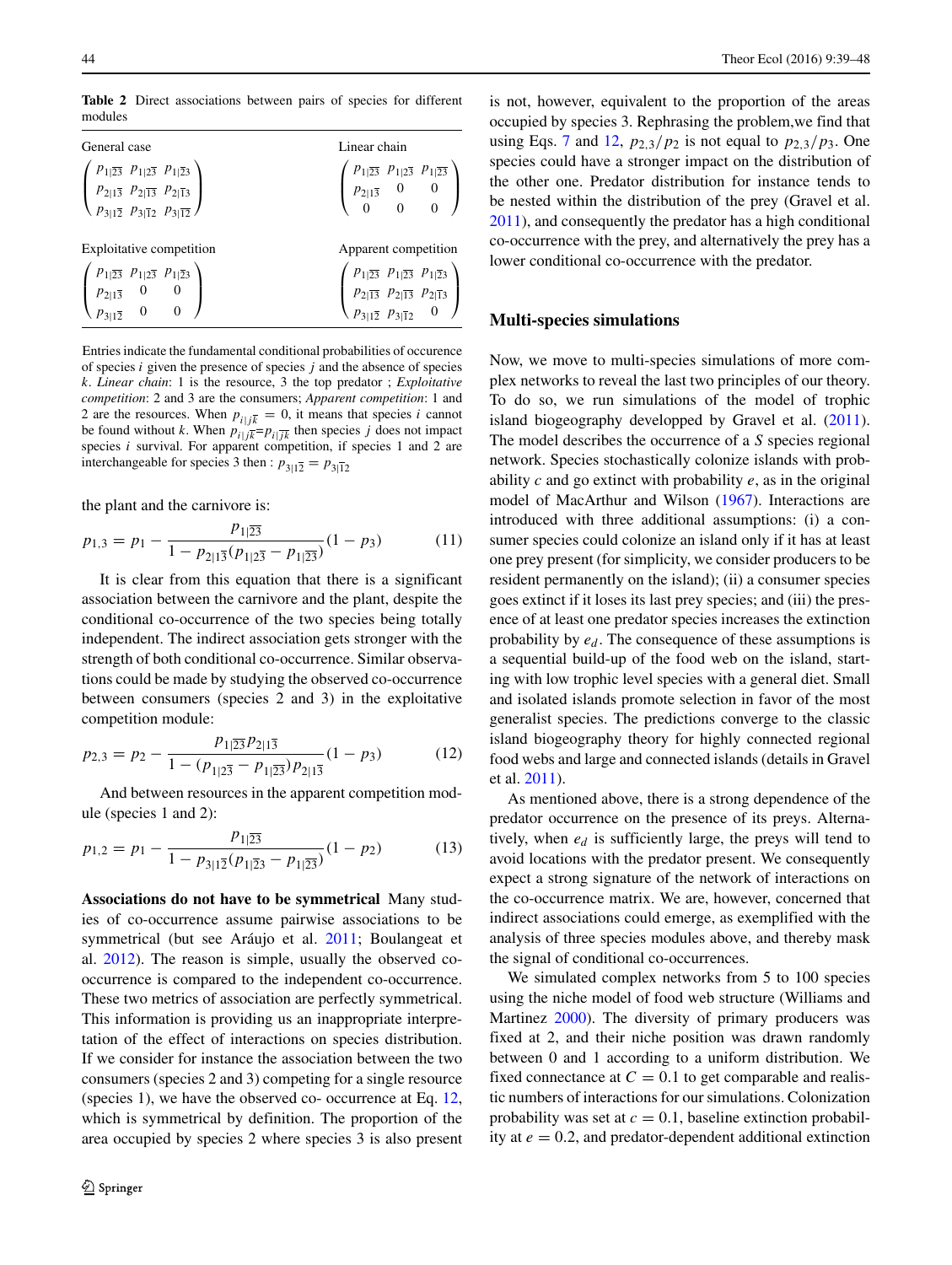probability at  $e_d = 0.2$ . Simulations were run for  $10^7$  time steps to evaluate the conditional occurrence probabilities, and 100 replicated networks were simulated for each level of species richness.

**Distance decay of observed co-occurrence** The distribution of observed co-occurrence is illustrated for pairs of species separated by different path lengths at Fig. [1a](#page-7-0). The observed co-occurrence is presented as a function of the expected co-occurrence under the hypothesis of independent distributions. The strongest associations (given by the distance between the observed and the independent cooccurrence) are observed among pairs of species directly interacting with each other. The variance of the distribution reduces from direct to first-order indirect interactions, and from first-order to higher interactions. We conclude that indirect non-independent co-occurrences are possible in complex networks, but their magnitude decreases as the number of links between two nodes decreases. This result is similar to the observation of a distance decay of indirect interactions in food webs (Berlow et al. [2009\)](#page-8-22).

**Strength of co-occurrence decreases with degree and species richness** We performed simulations with a gradient of species richness and observed that the variance of observed co-occurrence also decreases with the degree of a species, i.e., the number of direct interactions a species is experiencing (Fig. [1b](#page-7-0)). We illustrated the relationship between the degree of a species and the observed co-occurrence for pairs of species with a direct association (Fig. [1c](#page-7-0)). This phenomenon has the consequence that the strength of observed co-occurrence reduces with species richness. The niche model has a constant connectance (Williams and Martinez [2000\)](#page-9-18), which has for consequence an increase of the degree with species richness. We find that the strength of co-occurrence decreases with the degree. This result is straightforward to interpret: the more diverse are the interactions, the weaker the impact of each pairwise direct interaction on the species distribution. Again, this result is similar to the observation of a scaling relationship between pairwise interactions and food web diversity (Berlow et al. [2009\)](#page-8-22).

## **Discussion**

We first develop a probabilistic species distribution model constrained by biotic interactions using conditional probabilities of co-occurrence. We then illustrate five general principles underlying the impact of ecological interactions on co-occurrence and that should be considered for the formulation of a general theory of species co-occurrence. Two

of them have been widely noted before: (i) direct interactions affect species distributions and generate deviations in co-occurrences from that expected if distributions of species were independent from each other; (ii) the effect of direct associations is often asymmetric, as envisioned in trophic metacommunity ecology (Holt and Barfield [2009\)](#page-8-18). We also illustrate principles that have been overlooked in most stud-ies of co-occurrence (Aráujo et al. [2011\)](#page-8-3); (iii) indirect interactions generate deviate co-occurrence from expectation under independence assumption; (iv) the strength of indirect associations decreases with the length of the shortest path distance between species pairs in a network; while (v) also decreasing with the number of interactions a species is experiencing. We started with the analysis of three species modules to document these principles and then showed their applicability in multi-species networks. We find that the above principles also apply in larger networks, but that the strength of pairwise associations weakens as the number of species increases.

Our results have considerable implications for interpretation of co-occurrence data. Firstly, they demonstrate the considerable variety of mechanisms causing pairwise associations. Such variety of mechanisms makes interpretation of aggregated indices of co-occurrence, such as the C-score, very difficult (see also Aráujo and Luoto [2014\)](#page-8-23). Previous studies already made the argument that positive and negative interactions could balance each other (Boulangeat et al. [2012\)](#page-8-8) and consequently associations should be studied on a pairwise basis (Veech [2013\)](#page-9-8). At least, some measure of the variability of the associations is required, and at best metrics such as network analyses (Aráujo et al. [2011\)](#page-8-3) should be used to characterize their complex structure. But most importantly, our analyses reveal the difficulty to infer species interactions from co-occurrence matrices. Associations are not symmetric and, therefore, indices that are capable of dealing with them are required. Null model testing is not sufficient; significance is assessed from the difference between observed co-occurrence and cooccurrence expected under independent distributions and is, consequently, symmetric. In addition, statistically significant associations cannot be interpreted as evidence of direct interactions. Our results also show that indirect interactions, and not only second-order interactions, contribute to generate apparent non-independent co-occurrence. These indirect associations could be of any kind and are impossible to detect solely based on knowledge of direct interactions.

Null models of species associations should, thus, be used only to reveal the structure of co-occurrence data. The lack of an association between a pair of species is no unequivocal evidence of absence of direct interactions. It must be interpreted as the absence of a net effect in the spatial co-occurrence arising from pairwise interaction alone. For instance, in the case species A is competing with species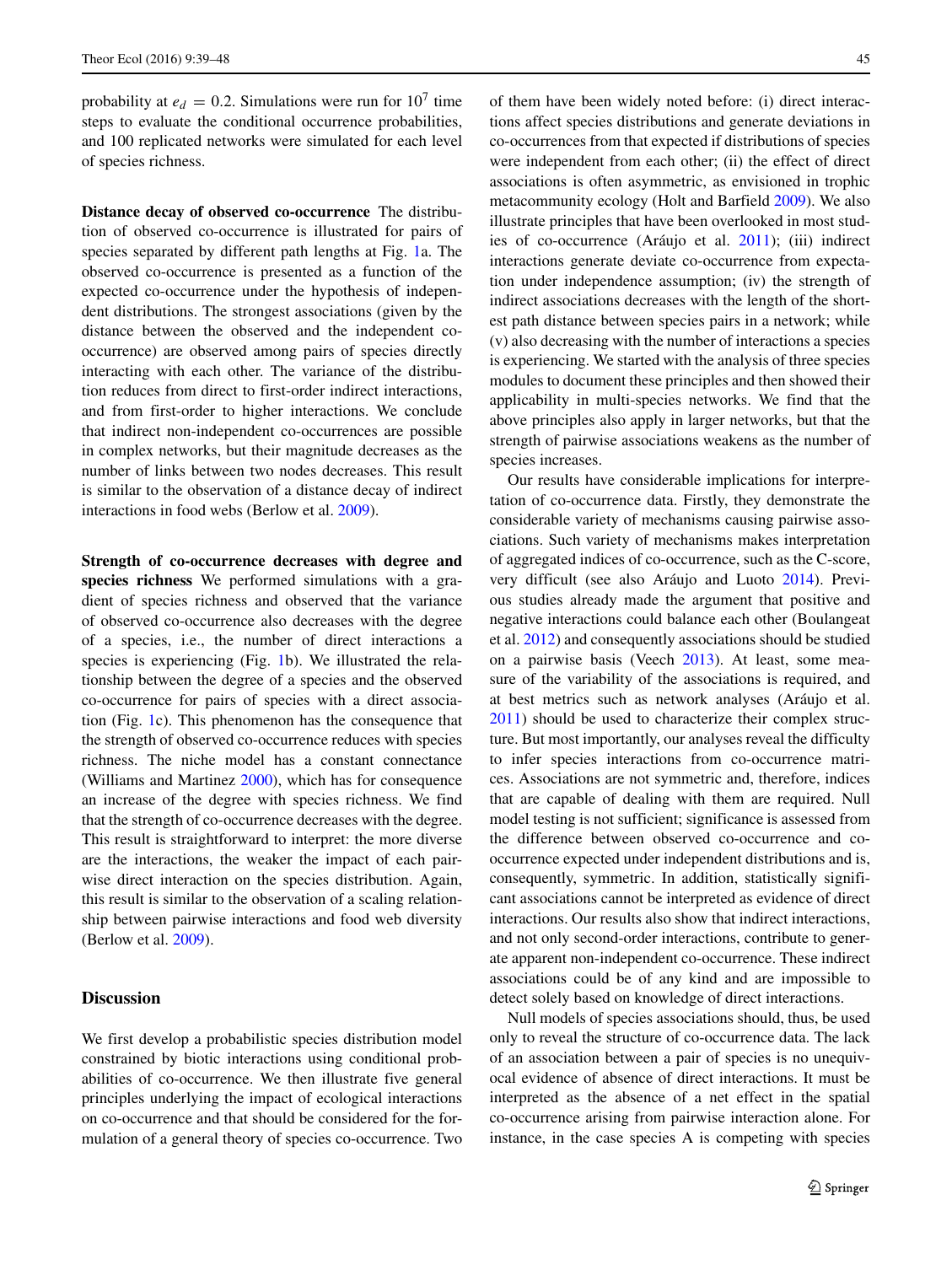<span id="page-7-0"></span>

**Fig. 1** Co-occurrence in multi-species networks. **a** The disparity between observed co-occurrence  $(P_{i,j})$  and independent co-occurrence  $(P_{i,j:IND})$  decreases with the path length between nodes (species). The envelopes are drawn around the 5 and 95 % quantiles of all of the data, from 100 replicated simulations for every species richness value (5 to 100 species). **b** The strength of co-occurrence  $(log(P_{i,j}/P_{i,j;IND}))$ decreases with the number of interactions of a species *i* (i.e., the degree

of a node). Points represent the mean for a particular degree of node value (1 to 60). The *solid line* represents the overall trends and the *grey envelop* reflects the variance associated. At least 3000 values were used for each point. **c** The standard deviation of the strength of association  $(sd(P_{i,j}/P_{i,j;IND}))$  and thus the variance decreases with species richness. Taken together, (**b**) and (**c**) imply that species distributions converge to independence with increasing species richness

B and species C, and B with C, it is possible that A and C could be independently co-occurring if there is a strong indirect positive interaction A-C arising from the A-B and B-C direct interactions. Null model testing is consequently subject to important type I (false interpretation of a significant association) and type II errors (false interpretation of an absence of association). The problem itself does not come from the statistical method per se; the description of co-occurrence in the data will be right provided that the technique is adequate, but from the interpretation of the null model analysis.

Should we, therefore, abandon joint species distributions modeling (JSDM) and all of the information contained in co-distribution data? While our results might lead to such an interpretation, there is still some value in species cooccurrence data that could be used in distribution models. The appropriate use of JSDMs is to remove biases in the evaluation of species-specific relationship with the environment. Accounting for joint distribution will contribute to the evaluation of the conditional distribution of a species when all other species are absent. In other words, they should be used to improve the evaluation of the fundamental niche. The JSDMs will, however, fail to predict the right occurrence probability of a species for communities that have no analogue to the training dataset. JSDMs are using only the net associations between pairs of species and are not meant to recover the direct pairwise conditional co-occurrences. For instance, a JSDM evaluated for a plant, a herbivore, and a carnivore will provide the correct description of the joint distribution of all three species, but will be of limited use to predict the distribution of the plant and the herbivore if the carnivore disappears from the system. Further developments are, consequently, required to solve the issue and account for both direct and indirect interactions. One possible solution would be to constrain JSDMs with a prior expectation of the underlying structure of direct interactions.

It is also valuable to ask whether the inference of the structure of interaction networks is feasible from the observation of co-occurrences (as they result from many ecological processes). There is growing interest in inferring ecological network structure from alternative sources of information (Gravel et al. [2013;](#page-8-24) Morales-Castilla et al. [2015\)](#page-9-6). This problem is challenging because of the multiple influences on co-occurrence. Our analysis of three species modules with conditional probabilities revealed it is feasible numerically, to obtain an estimate of all pairwise conditional probabilities when accounting for higher order interactions. Known quantities are the marginal probabilities and observed co-occurrence. The parameters to be evaluated are all fundamental conditional probabilities, representing the direct associations between pairs of species (the  $p_{i|j,\overline{K}}$ ). This is a  $S \times S$  problem to solve and thus requires a significant amount of data. It might, however, be solved with large datasets where the number of sites *N* is much larger than *S*. There might also be methods to reduce the dimension of the problem because usually only a small fraction of potential interactions are met in a network (corresponding to the connectance *C*). While a net interaction network (i.e., a network that takes direct and indirect interactions into account) is likely to be fully connected ( $S \times S$ links), the direct interaction network has still only a fraction *C* of these links realized. Bayesian approach with latent variables could even further help reducing the dimension of the problem (e.g., Rohr et al. [2010;](#page-9-19) Ovaskainen et al. [2010\)](#page-9-20). In such methods, latent variables are evaluated for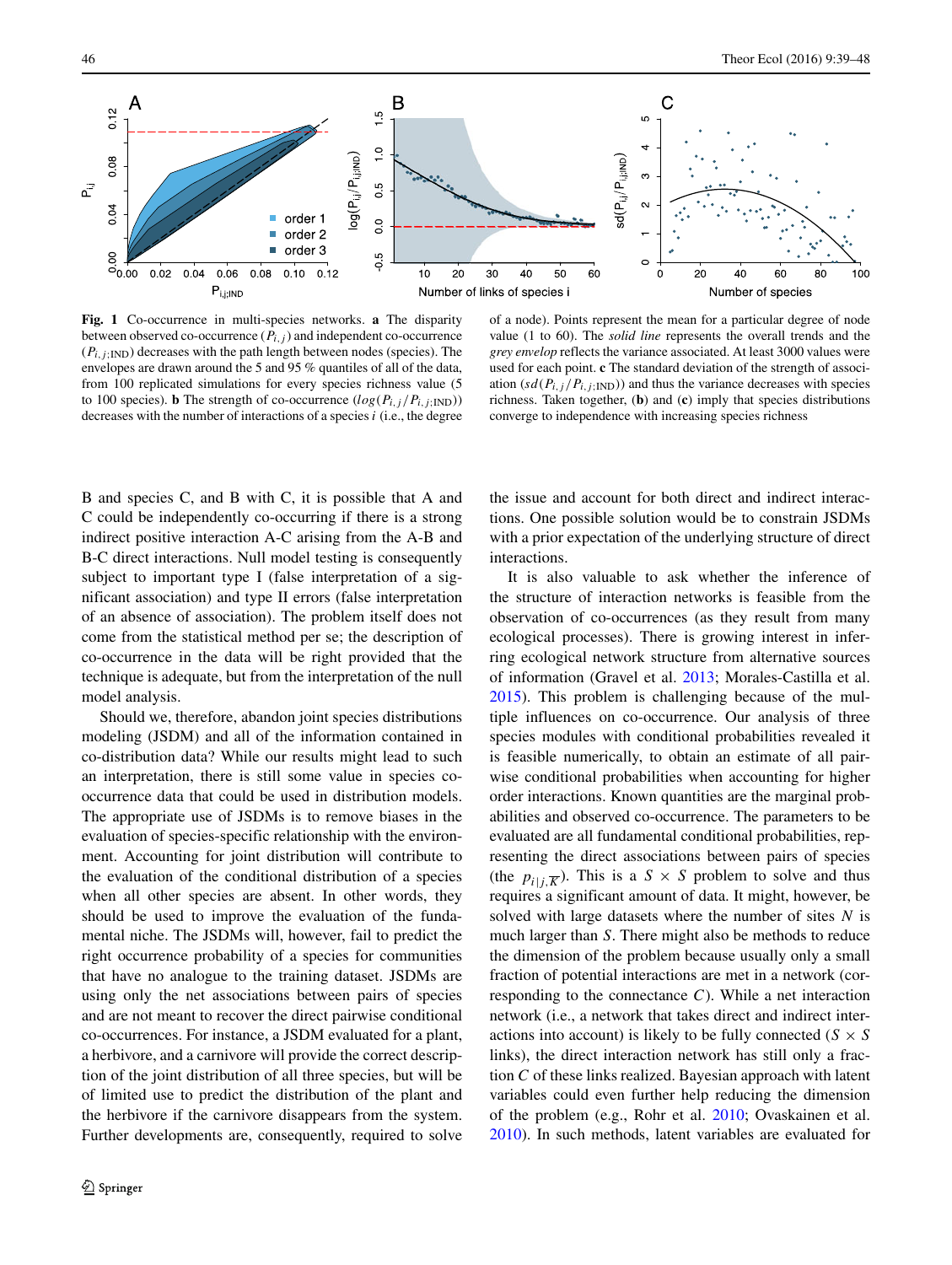each species to represent the underlying structure of the ecological network. It was found that between two and four parameters per species would be required to successfully represent more than 80 % of interactions in a predator-prey network (Rohr et al. [2010\)](#page-9-19). This approach could, therefore, be used to represent the underlying structure of direct interactions and to evaluate numerically the non-null conditional probabilities. Note that these pairwise direct interactions should be interpreted specifically with reference to spatial dynamics because they would still represent phenomenologically the consequences of interactions, not the mechanisms of interactions.

To apply our theory, we need occurrence data along with information on ecological interactions. Although such data require additional sampling efforts, they provide the adequate material to test the five principles we develop above. However, before doing so, we should expand the theory of species co-occurrence (and of species distribution) to include environmental constraints. Our approach assumed a homogeneous environment, mainly for tractability of equations. We acknowledge that non-independent co-occurrence could also arise because of shared environmental requirements. The addition of environmental constraints would be easy to implement in our framework by simply making the conditional probability in absence of interactions a function of the environment. Every quantity we derive thereafter would be conditional on the environment. What would be more challenging but, nonetheless, feasible numerically would be to make the direct interaction itself a function of the environment. There is now growing evidence that ecological interactions are context dependent (Chamberlain et al. [2014;](#page-8-25) Poisot et al. [2012\)](#page-9-21). We view this integration as the next step to the derivation of a theory-driven species distribution model taking into account biotic interactions (Thuiller et al. [2013\)](#page-9-22).

**Acknowledgments** This work was inspired by discussions with T. Poisot, D. Stouffer, A. Cyrtwill, and A. Rozenfield. Thanks to Matt Talluto and Isabelle Boulangeat for helpful comments on a previous version of the manuscript. We are also thankful to Lia Hemerik for providing advice that greatly improved the manuscript. Financial support was provided by the Canada Research Chair program and a NSERC-Discovery grant to D. Gravel. M. Araújo acknowledges support from Imperial Colege's Grand Challenges in Ecosystems and Environment Initiative.

## **References**

- <span id="page-8-10"></span>Aráujo MB, Luoto M (2007) The importance of biotic interactions for modelling species distributions under climate change. Glob Ecol Biogeogr 16(6):743–753
- <span id="page-8-23"></span>Aráujo MB, Rozenfeld A (2014) The geographic scaling of biotic interactions. Ecography 37(5):406–415
- <span id="page-8-3"></span>Aráujo MB, Rozenfeld A, Rahbek C, Marquet PA (2011) Using species co-occurrence networks to assess the impacts of climate change. Ecography 34(6):897–908
- <span id="page-8-14"></span>Baselga A, Aráujo MB (2009) Individualistic vs community modelling of species distributions under climate change. Ecography 32(1):55–65
- <span id="page-8-21"></span>Bell G (2005) The co-distribution of species in relation to the neutral theory of community ecology. Ecology 86(7):1757–1770
- <span id="page-8-22"></span>Berlow EL, Dunne JA, Martinez ND, Stark PB, Williams RJ, Brose U (2009) Simple prediction of interaction strengths in complex food webs. Proc Natl Acad Sci U S A 106(1):187–191
- <span id="page-8-8"></span>Boulangeat I, Gravel D, Thuiller W (2012) Accounting for dispersal and biotic interactions to disentangle the drivers of species distributions and their abundances. Ecol Lett 15(6):584–593
- <span id="page-8-25"></span>Chamberlain SA, Bronstein JL, Rudgers JA (2014) How context dependent are species interactions? Ecol Lett 17:881–890
- <span id="page-8-12"></span>Clark JS, Gelfand AE, Woodall CW, Zhu K (2014) More than the sum of the parts: forest climate response from joint species distribution models. Ecol Appl: A publication of the Ecological Society of America 24(5):990–999
- <span id="page-8-1"></span>Connor EF, Simberloff D (1979) The assembly of species communities: chance or competition? Ecology 60(6):1132
- <span id="page-8-9"></span>Davis AJ, Jenkinson LS, Lawton JH, Shorrocks B, Wood S (1998) Making mistakes when predicting shifts in species range in response to global warming. Nature 391(6669):783–786
- <span id="page-8-0"></span>Diamond JM (1975) Assembly of species communities. In: Ecology and evolution of communities, pp 342–444
- <span id="page-8-16"></span>Diamond JM, Gilpin ME (1982) Examination of the null model of connor and simberloff for species co-occurrences on islands. Oecologia 52(1):64–74
- <span id="page-8-15"></span>Fordham DA, Akakaya HR, Brook BW, Rodríguez A, Alves PC, Civantos E, Triviño M, Watts MJ, Aráujo MB (2013) Adapted conservation measures are required to save the iberian lynx in a changing climate. Nat Clim Chang 3(10):899–903
- <span id="page-8-2"></span>Gotelli NJ, Graves GR (1996) Null models in ecology, vol 14, p 368
- <span id="page-8-5"></span>Gotelli NJ, Graves GR, Rahbek C (2010) Macroecological signals of species interactions in the danish avifauna. Proc Natl Acad Sci U S A 107(11):5030–5035
- <span id="page-8-19"></span>Gravel D, Massol F, Canard E, Mouillot D, Mouquet N (2011) Trophic theory of island biogeography. Ecol Lett 14(10):1010–1016
- <span id="page-8-24"></span>Gravel D, Poisot T, Albouy C, Velez L, Mouillot D (2013) Inferring food web structure from predator-prey body size relationships. Methods Ecol Evol 4(11):1083–1090
- <span id="page-8-4"></span>Guisan A, Thuiller W (2005) Predicting species distribution: offering more than simple habitat models. Ecol Lett 8(9):993–1009
- <span id="page-8-17"></span>Hairston NG, Smith FE, Slobodkin LB (1960) Community structure, population control, and competition. Am Nat 94(879):421
- <span id="page-8-13"></span>Harris DJ (2015) Estimating species interactions from observational data with markov networks. Biorix preprint. doi[:10.1101/018861](http://dx.doi.org/10.1101/018861)
- <span id="page-8-18"></span>Holt RD, Barfield M (2009) Trophic interactions and range limits: the diverse roles of predation. Proceedings. Biol Sci/The Royal Society 276(1661):1435–1442
- <span id="page-8-20"></span>Hubbell SP (2001) The unified neutral theory of biodiversity and biogeography (MPB-32). Monographs in population biology. Princeton University Press, Princeton
- <span id="page-8-7"></span>Hutchinson GE (1957) Concluding remarks. Cold Spring Harb Symp Quant Biol 22:415–427
- <span id="page-8-11"></span>Jabot F, Bascompte J (2012) Bitrophic interactions shape biodiversity in space. Proc Natl Acad Sci U S A 109(12):4521–4526
- <span id="page-8-6"></span>Kissling WD, Dormann CF, Groeneveld J, Hickler T, Kühn I, McInerny GJ, Montoya JM, Römermann C, Schiffers K, Schurr FM, Singer A, Svenning J-C, Zimmermann NE, O'Hara RB (2012) Towards novel approaches to modelling biotic interactions in multispecies assemblages at large spatial extents. J Biogeogr 39:1–16